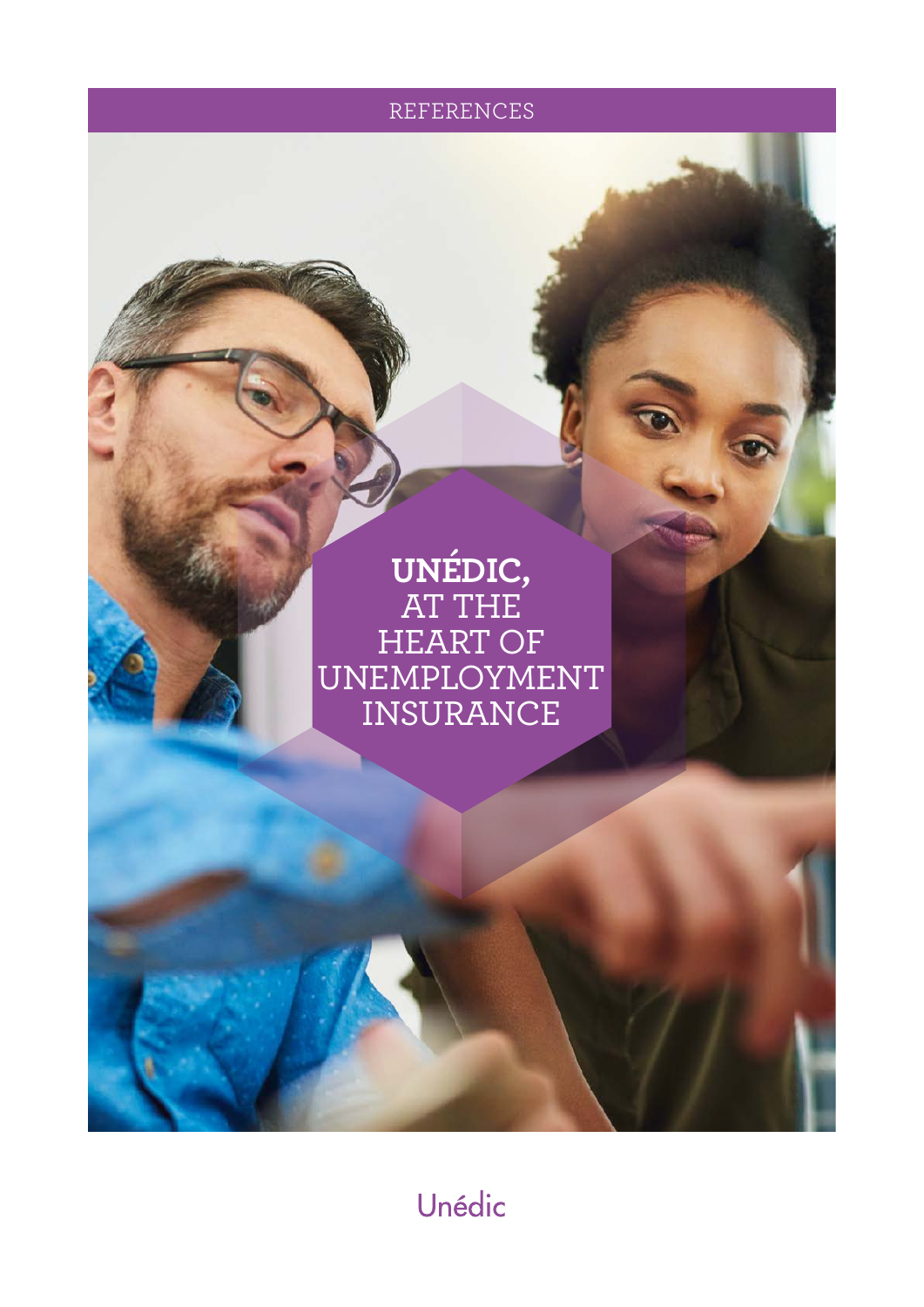# **UNÉDIC, AT THE HEART OF UNEMPLOYMENT INSURANCE**

**The social partners are responsible for the negotiation and management of Unemployment Insurance regime. They steer this social protection regime from within Unédic in order to adapt the system to economic and social realities and to the job market. Unédic helps the persons responsible for negotiating the regime and ensures that their decisions are properly applied.**

> n 1958, employer and employee representative organisations created a system for protecting against the involuntary loss of employment. Following negotiations, they signed the first unemployment insurance convention. The

Internal Enterprise Contract the Contract of the Contract of the Contract of the Contract of the Contract of the Contract of the Contract of the Contract of the Contract of the Contract of the Contract of the Contract of t law tasked the social partners with ensuring that this insurance regime, which the social partners are responsible for managing and financing, functions properly.

Since then, the social partners regularly negotiate in order to reach a political agreement. They set the objectives and principles of the unemployment insurance regime for two- to three-year periods, by factoring in the job market and the economic/social climate so that Unemployment Insurance may play a role as a social buffer.

The agreement thus obtained serves as the basis of a convention drafted by Unédic's legal department before being approved by the State. The state renders these rules mandatory and applicable.

The convention and the unemployment insurance regulation detail the rules for compensating jobseekers, employee and employer contribution rates, the conditions under which beneficiaries' entitlements are commenced, the amount and duration of benefits, the nature of assistance for returning to work, etc.



#### **AUTONOMOUS JOINT MANAGEMENT**

In order to manage the Unemployment Insurance regime, Unédic was founded in 1958 by the social partners in accordance with law. Unédic is a joint association governed by private law and an association under the 1901 law.

**Eight union and employer organisations manage Unemployment Insurance within Unédic:**  $\bullet$  for employees:

CFDT, CFTC, CFE-CGC and FO  $\bullet$  for employers:

CPME, Medef and U2P.

During negotiations, Unédic advises the social partners in order to inform their decisions and implement them once made. This notably requires monitoring of the application of the rules and the quality of services provided to jobseekers, employees and employers; the financing of benefits at the best cost in the event of a deficit; guaranteeing intelligibility and transparency; providing access to information for all; evaluating the measures that were negotiated. This set of missions contributes to informing deliberations and the public debate so that the unemployment insurance system evolves in such a way that it is always in line with the times.

To manage Unemployment Insurance, Unédic acts at the heart of the public service of employment, as it steers the various operators' implementation of the rules. Indeed, the law delegates the operational activities of the collection of contributions and jobseeker registration and compensation to two principal operators: Acoss (Central agency of social security organisations, national Urssaf network fund) and Pôle emploi.

With respect to their negotiation and management missions, the social partners pay close attention to the principles of rigorousness and transparency so that Unemployment Insurance is steered in an exemplary and responsible way, in accordance with the 2012 agreement on the modernisation of joint management.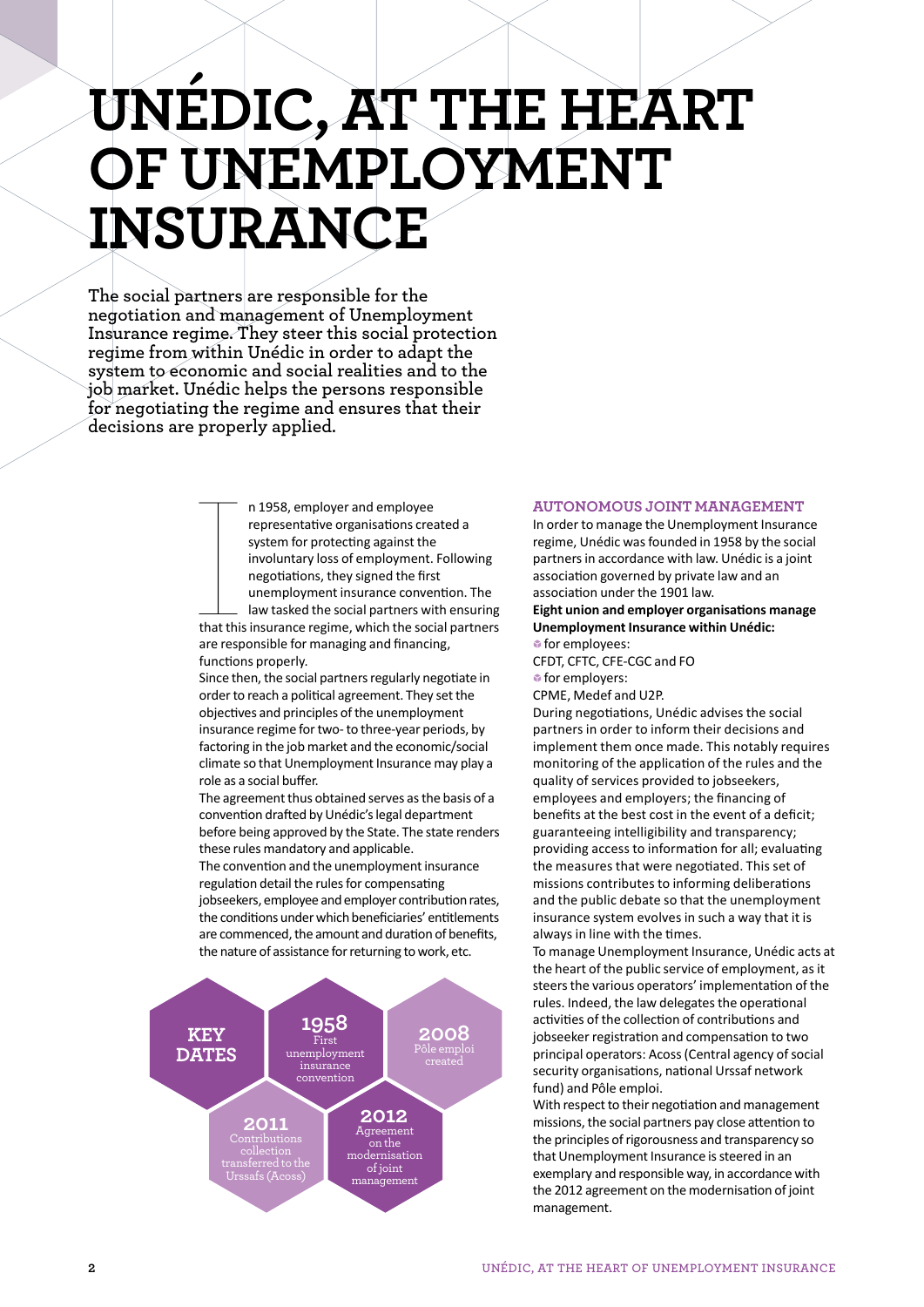# **CLARITY AND ENSURING EFFICIENCY DRIVE US EACH DAY**

**Alexandre Saubot,** President of Unédic



Themployment Insurance is an indispensable<br>
element of social cohesion: it reassures the<br>
French people in the face of the risk of loss<br>
of employment. As social partners, our<br>
responsibility is to adapt this social protec element of social cohesion: it reassures the French people in the face of the risk of loss of employment. As social partners, our to meet social and economic changes in the country and to ensure that compensation works well. These regular modifications translate into unemployment insurance agreements which periodically define compensation rules, via negotiations that are based on a shared assessment and through a constructive and responsible social dialogue. Unédic plays a decisive role in the effectiveness and transparency of the system. Advising, legally and financially securing Unemployment Insurance, helping jobseekers understand the rules, steering the system as a whole and evaluating the effects of the decisions made by the social partners: these missions are essential to having an unemployment insurance system that is in line with its times. These missions are carried out while respecting the values that drive us each day: sincerity, clarity, openness, attentiveness and ensuring efficiency. These are the best guarantees for informed and responsible negotiations, useful contributions to the public debate and rigorous joint-management at the service of a modern social democracy.

# **RESPONSIBLY DEMANDING, AT THE SERVICE OF SOLIDARITY**

**Patricia Ferrand,** Vice-President of Unédic



Themployment Insurance plays a<br>
fundamental role for individuals, companie<br>
and more generally, the French economy.<br>
Unemployment Insurance is a social and<br>
economic buffer, working at the service of the return fundamental role for individuals, companies, and more generally, the French economy. Unemployment Insurance is a social and to employment. While steering the Unemployment Insurance regime, we have intense debates, but the essentials unite us: being responsibly demanding at the service of solidarity between working people, the unemployed and employers. How do we best respond to the needs of jobseekers,

the employed and employers? The social partners are preoccupied with this question, which requires an astute analysis to better understand how the job market works. Thanks to Unédic's departments, we benefit from analyses of evolutions in the job market and of the way the rules are applied on the ground. These are essential pieces of information when negotiating and managing the Unemployment Insurance regime. Day-to-day, Unédic plays an advisory role and guarantees that our decisions are properly applied. Unédic exemplifies the values of joint management, fosters its credibility and enlightens public debate. Every day, we carry out our duty with a desire for progress and adaptability so that Unédic remains an observant, attentive, effective and demanding player at the service of a solidarity that is indispensable.

 cédric helslyCÉDRIC HELSLY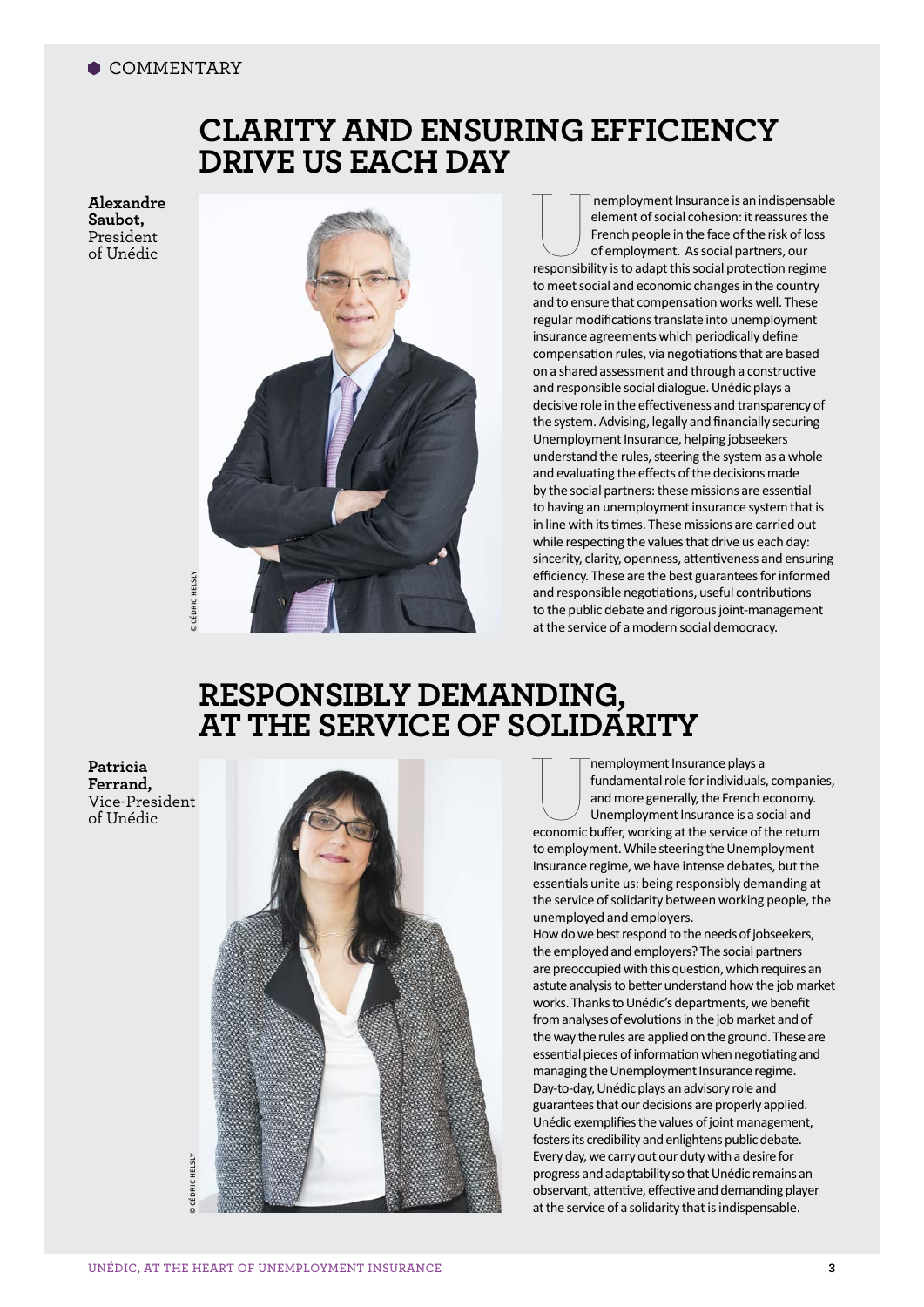# **1.UNEMPLOYMENT INSURANCE IN FRANCE**

**The Unemployment Insurance system in France meets a dual objective: compensating people who have involuntarily lost their jobs and promoting their return to work.** 

> Themployment Insurance protects<br>
> employees who lose their jobs by<br>
> paying them an **unemployment**<br> **benefit (Allocation d'aide au retou<br>
> l'emploi, or ARE). The amount of th<br>
> benefit depends on the employee's prior salary** employees who lose their jobs by paying them an **unemployment benefit** (Allocation d'aide au retour à l'emploi, or ARE). The amount of this and the length of the benefit depends on prior employment. The benefit allows its beneficiary to accrue rights to additional retirement benefits during the term of compensation.

At the same time, Unemployment Insurance **encourages the return to work** and supports skills development. On the one hand, the combination of benefits with salary and renewable benefits allows jobseekers who return to work during their entitlement period, even for a short period, to improve their revenues and extend the duration of their compensation. On the other hand, Unemployment Insurance participates in assistance and guidance measures

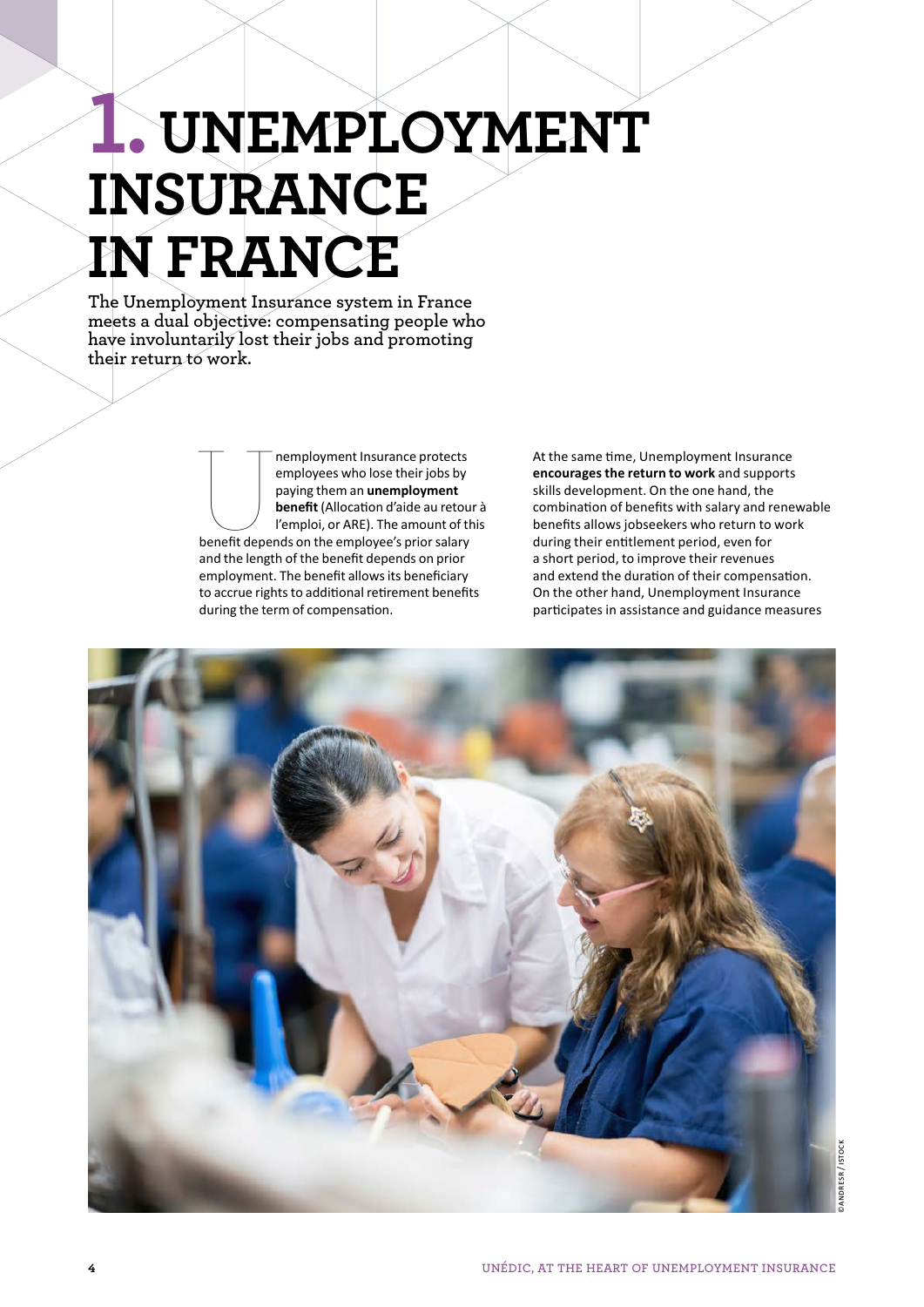who lost their jobs before that date. to promote retraining of employees that have been made redundant. It should be noted that beneficiaries who create or take over a company can receive part of their benefits in the form of capital, and that unemployment benefits are maintained during training.

### **A MANDATORY REGIME FOR PRIVATE SECTOR EMPLOYEES**

The Unemployment Insurance regime is founded on solidarity and mutualising risks between employers and employees in all sectors and professions. Unemployment Insurance applies to all **employees that have employment contracts with private sector companies.** It also applies to certain public sector employers that voluntary adhere to the Unemployment Insurance regime for their contract employees.

### **A CONTRIBUTORY REGIME**

Unemployment Insurance is financed by **social contributions** paid by employees and employers, not through taxes. All jobs that are affiliated with the Unemployment Insurance system are subject to contributions that are proportional to salaries. The contribution rate is 6.40% of the gross salary, of which 4% is paid by the employer (a temporary exceptional contribution of 0.05% also applies for a maximum of three years following the agreement of 28 March 2017) and 2.4% is paid by the employee.

### **UNEMPLOYMENT BENEFITS SUBJECT TO CONDITIONS**

All beneficiaries of unemployment benefits must be registered with Pôle emploi as a jobseeker and **have worked** as a salaried employee for at least 88 days or 610 hours over the course of the preceding 28months, with respect to persons aged less than 50 years, or over the preceding 36months, for persons aged 50 years and older. The beneficiary must not have reached the statutory retirement age, nor have made contributions for the number of quarters necessary for retirement, and must reside in the territory that is covered by the Unemployment Insurance system: metropolitan France, the overseas departments, the overseas communities of Saint-Pierre-et-Miquelon, Saint-Barthélemy and Saint-Martin, the principality of Monaco or Mayotte (where specific unemployment insurance rules apply). **The loss of employment must be involuntary,** and resignations do not give rise to Unemployment Insurance coverage except in certain cases deemed to be legitimate.

**GOOD TO KNOW** As is the case with social security contributions, the portion of salary that is subject to contributions is limited to four times the social security cap. This cap also applies to the salary used to calculate the amount of benefits. A jobseeker whose latest salary exceeds four times the Social Security cap will receive benefits that will be calculated on the basis of that cap.

The new jobseeker compensation rules arising from the 28 March 2017 agreement of the social partners and included in the 14 April 2017 Unemployment Insurance convention apply to all persons who lost their jobs starting 1 November 2017. The former rules continue to apply to persons

> For more information **unedic.fr**



# *2016 FIGURES*

# **16.7M**

employees affiliated with Unemployment Insurance.

# **1.8M**

employers contribute to Unemployment Insurance.

**€34.8B** amount of contributions collected.

**€33.9B** amount of benefits paid in 2016.

**€0.7B** allowances paid by Unemployment Insurance.

**€3.4B** amount paid to supplementary pension funds in 2016 (of which €1.4B were withheld from benefits paid).

# **2.7M**

jobseekers compensated by Unemployment Insurance each month.

# **59.6%**

of jobseekers are covered by Unemployment Insurance.

The net benefit paid represents

**72%**  of the former net salary on average. The average benefit is

**€1,010**  net per month.

**€3.3B** Unédic's endowment to Pôle emploi's budget (64% of Pôle emploi's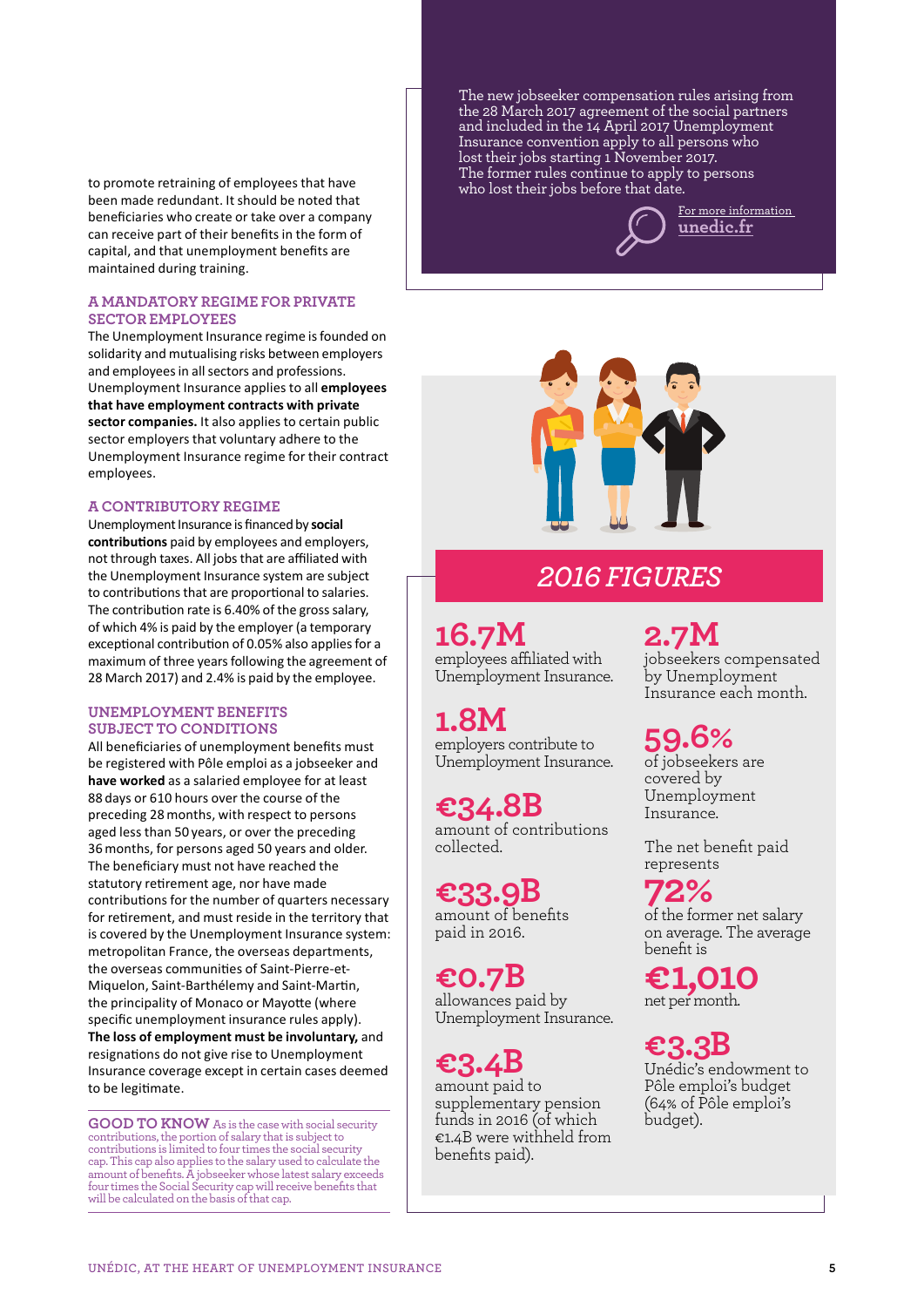# **1. UNEMPLOYMENT INSURANCE IN FRANCE**

A jobseeker must also be physically able to work and must actually seek employment on an ongoing basis. Specific rules exist for certain professions, such as casual workers in the entertainment industry. When individuals do not, or no longer, meet the conditions on benefiting from Unemployment Insurance, the solidarity regime, which is financed by the State, may take over via the special solidarity allowance *(Allocation de solidarité spécifique)* or active solidarity income *(Revenu de solidarité active)*, which have eligibility conditions that are separate from Unemployment Insurance conditions.

### **COMPENSATION BASED UPON AN APPROACH OF INSURANCE AND REDISTRIBUTION**

Compensation by the Unemployment Insurance regime is based on dual principles: an insurance principle and a redistributive approach. The amount of the benefit paid to a jobseeker and the period the jobseeker receives compensation is based upon the jobs he/she had before being unemployed and the salaries that serve as the basis for calculating his/her contributions. The benefit is **proportional to the prior salary and the period of the lost employment.** The compensation period is calculated on the basis of the principle of "one day worked = one day compensated", with five months of work giving rise to the right to five months' compensation, nine months' work to nine months' compensation, etc., up to a maximum period depending on the persons' age at the end of the employment agreement (from 24 to 36 months). Unemployment Insurance also operates according to a redistributive approach, such that lower incomes benefit from reinforced protection. The relationship between compensation and the lost salary is higher for a lower salary than for a higher salary.

**GOOD TO KNOW** For a person who loses a full-time job paid at minimum wage, the net benefit represents 79% of his/her former net salary. A person who lost a fulltime job paid €3,000 net per month receives a net benefit corresponding to 64% of his/her former net salary. Gross benefits cannot exceed 75% of the lost gross salary.

## **MEASURES TO PROMOTE THE RETURN TO WORK**

Individuals who return to work, even for a short time, while they are being compensated can **combine their salary with part of their benefit** under certain conditions. This measure gives them the possibility of extending the term of their compensation, improves their total revenue as compared to the benefit alone (without exceeding the lost salary) and keeps them close to the job market. Since 2014, a beneficiary who has worked at least 150 hours while



## *2016 FIGURES*

4**The unemployment benefit** *(ARE)* **granted to employees who lost their jobs**

**2.6M** beneficiaries each month.

**€30.9B** paid.

4**The unemployment professional training benefit** *(ARE – Formation)***, corresponding to maintaining unemployment benefits during job training**

## **472,600** beneficiaries during the

year (at least one day in the year).

**€1.4B** paid.

4**Combination of benefits and salary**

## **854,600**

persons benefit from the combination of benefits and salary each month, i.e., 53% of working beneficiaries.

## 4**Renewable rights 668,800**

rights renewed (each month, 56,400 jobseekers renew their rights; 640,000 beneficiaries with at least one renewal of benefit entitlements in 2016).

4**Improved job security contract (***Contrat de sécurisation professionnelle***, or** *CSP***)**

**74,000**

beneficiaries each month.

**€2B** paid.

4**Assistance for the creation or takeover of a company (***Aide à la reprise ou à la creation d'entreprise***, or** *ARCE***)**

**40,900** ARCE beneficiaries in 2016 (1st instalment).

**€542B** paid.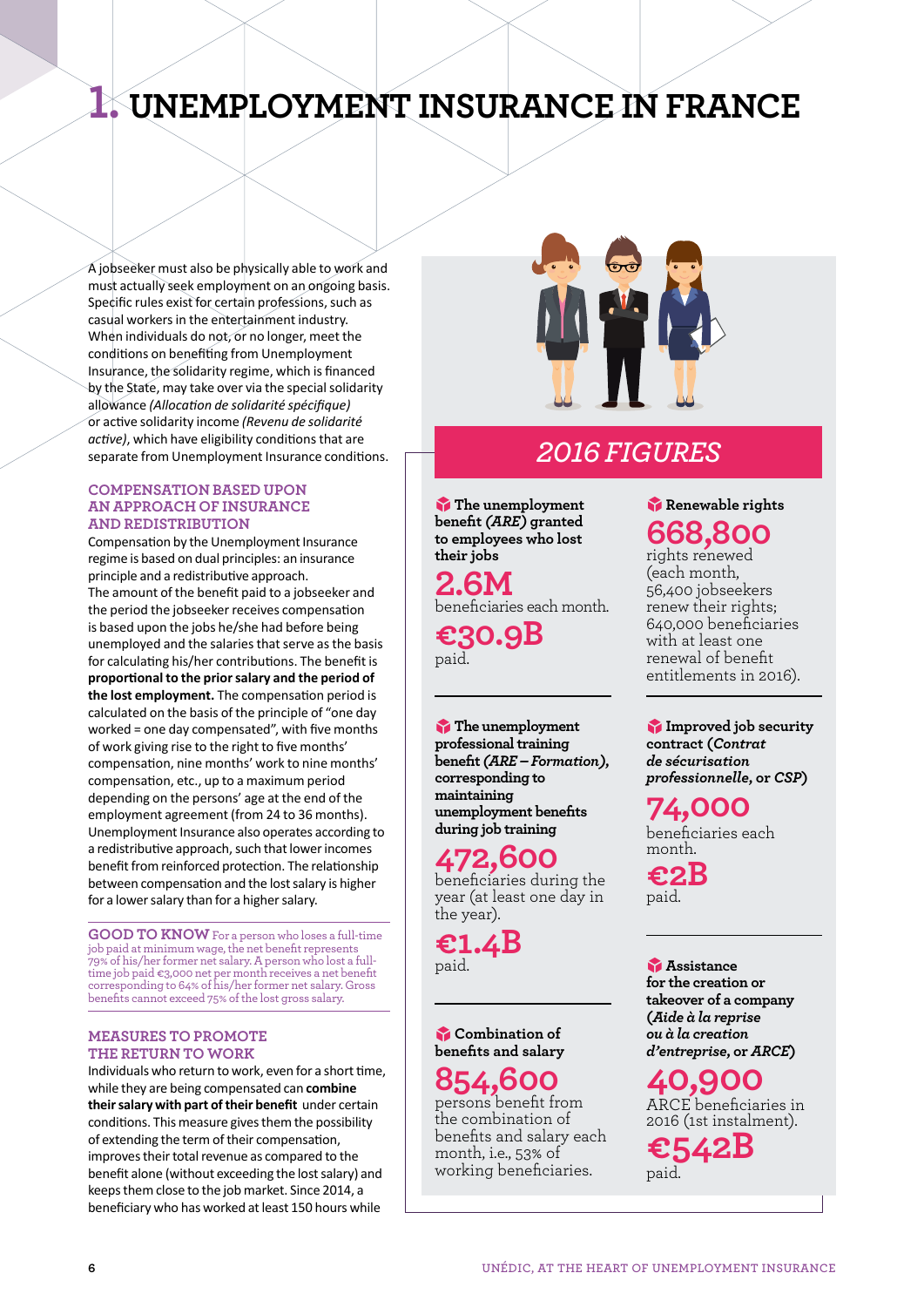

being compensated can benefit from a new right to unemployment benefits once his/her initial rights have been exhausted – the so-called**renewable rights**  – which is calculated on the basis of the employment taken during the compensation period. Unemployment Insurance takes actions in other ways to encourage the return to work, the **improved job security contract (CSP),** for example. The

CSP is co-financed by the State and Unédic, and is intended for employees made redundant for economic reasons in companies with fewer than 1,000 employees or companies that are the subject of judicial liquidation or reorganisation proceedings. It proposes special guidance to the jobseeker for one year, the payment of a benefit without any waiting period or deferral, assistance with returning to work and training opportunities.

Unemployment Insurance also encourages the **creation of companies by jobseekers:** they can receive assistance for jobseekers taking over or creating a company *(Aide à la reprise ou à la création d'entreprise, or ARCE),* i.e., the payment in two instalments, in the form of capital, of 45% of the benefits remaining due to them, instead of receiving their monthly benefit.

**GOOD TO KNOW** Unemployment Insurance also participates in the financing of partial activity, a measure that allows employees to keep their employment in the event of a decrease in activities due to economic difficulties (temporary reduction or suspension of work).

## WHO DOES WHAT IN **UNEMPLOYMENT INSURANCE COMPENSATION?**

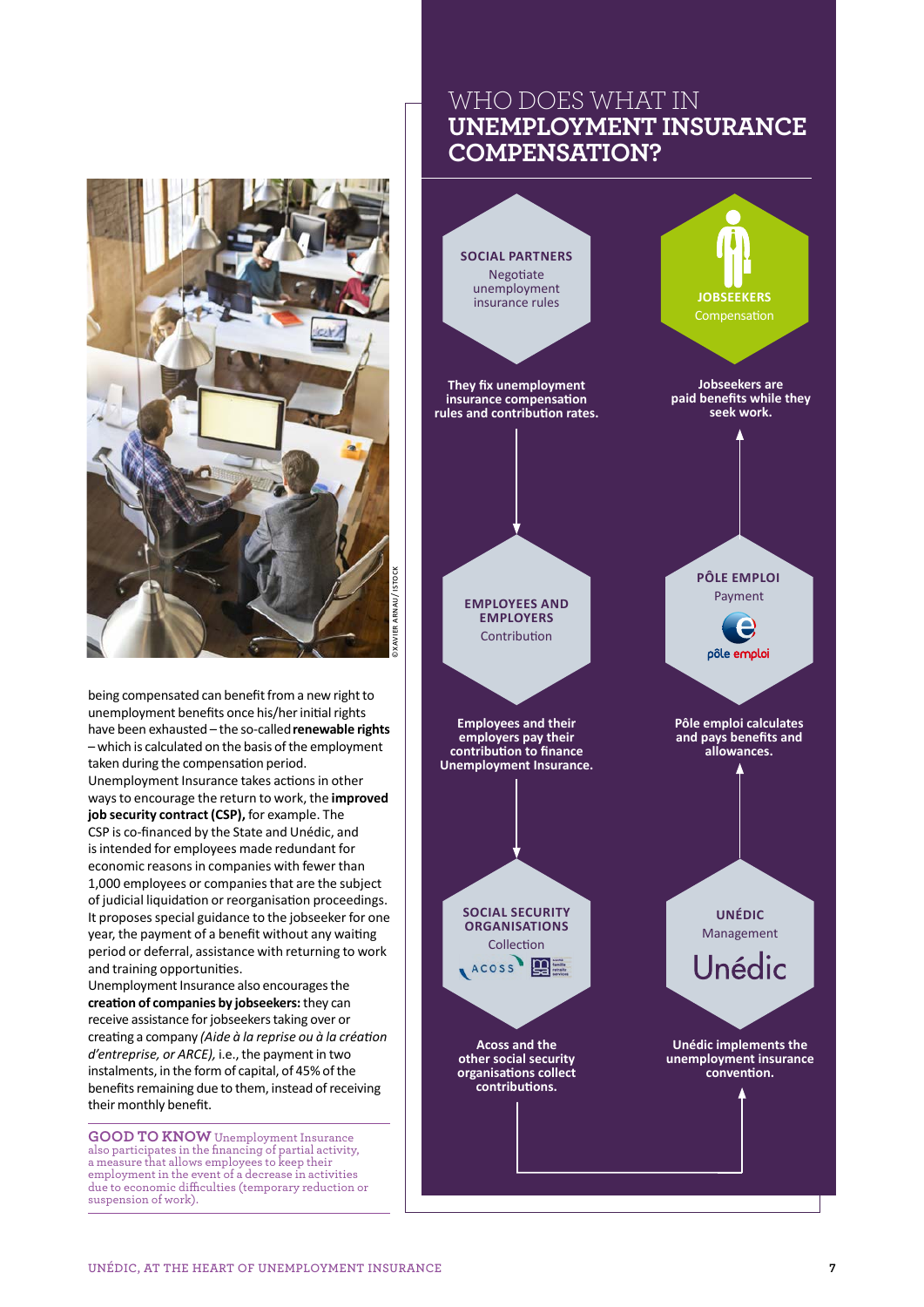# **2.UNÉDIC STEERS UNEMPLOYMENT INSURANCE**

**Unédic ensures that the system works properly, helps finance the system and controls the application of the regulations. It manages relations between operators and guarantees the quality of the services provided to jobseekers, employees and employers.**

> nédic is a **joint association**<br>governed by private law<br>(association under the 190:<br>law) which carries out a pul<br>interest mission. The social<br>partners collectively manage<br>Unemployment Insurance,<br>do so with full legal and fi governed by private law (association under the 1901 law) which carries out a public interest mission. The social partners collectively manage

Unemployment Insurance, and

do so with full legal and financial independence.

## **UNÉDIC'S BODIES**

Employer representatives (CPME, Medef, U2P) and employee representatives (CFDT, CFTC, CFE-CGC, CGT, FO) are equally represented on the Board of Directors and the Bureau.

**The Board of Directors** decides upon Unédic's policy directions, approves its financial strategy, votes upon benefit reassessments and elects the Bureau and the president for a term of two years. The president is chosen from among the employer and employee colleges on an alternating basis. The president presides over the meetings of the Board of Directors and the Bureau. The Board of Directors meets twice per year and approves the Unemployment Insurance regime's accounts. **The Bureau,** which meets once a month, monitors the proper application of Unemployment Insurance regulations. The Bureau takes all decisions relating to the management of Unemployment Insurance, ensures the proper functioning of Unédic and appoints Unédic's chief executive. It also adopts Unédic's income and expense forecasts in order to foresee its financing needs.

A general, economic and financial controller participates in the meetings of the Board of

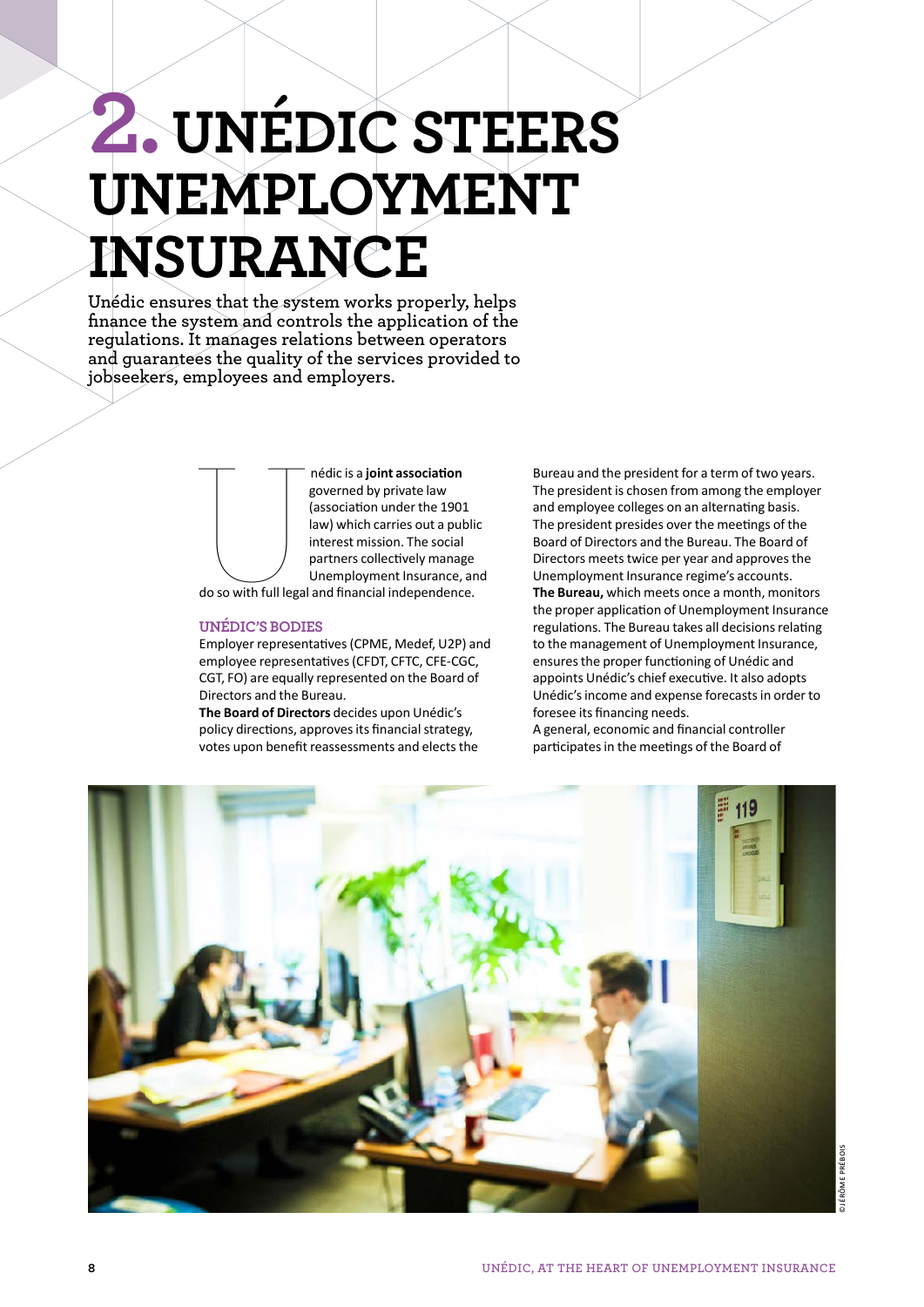**UNÉDIC'S BUREAU MEMBERS**  JUNE 2017

**6**

**3**

**7**

**9**

**1 PRESIDENT** Alexandre Saubot *Medef*

**5**

**2 FIRST VICE-PRESIDENT** Patricia Ferrand *CFDT*

**3 SECOND VICE-PRESIDENT**  Jean-Michel Pottier *CPME*

**4 THIRD VICE-PRESIDENT** Éric Courpotin, *CFTC*

**5 TREASURER** Jean-François Foucard *CFE-CGC*

**6 DEPUTY TREASURER** Patrick Liébus *U2P*

**7ASSESSOR** Michel Beaugas *FO*

**8ASSESSOR** Denis Gravouil *CGT*

**9ASSESSOR** Michel Guilbaud *Medef*

**10ASSESSOR** Éric Le Jaouen *Medef*

Directors and the Bureau on an advisory basis: the controller is the liaison with the public authorities.

### **JOINT REGIONAL BODIES**

In the regions, the social partners, who are responsible for Unemployment Insurance, participate from within the **joint regional bodies,**  which meet at Pôle emploi. Unédic and Pôle emploi are jointly responsible for steering and supporting the joint regional bodies within each regional management unit of Pôle emploi. The joint regional bodies ensure that the Unemployment Insurance convention is properly applied; they monitor the implementation of the convention and provide information for the reports on regulations that are prepared by Unédic and addressed to the social partners. If there is a difficulty in the interpretation of Unemployment Insurance regulations, the joint regional bodies play a monitoring role and alert Unédic. The joint regional bodies also decide upon individual cases that require a special review (voluntary

resignation, assessment of increased salaries, or certain conditions for the commencement of entitlements, for example). There are 17 joint regional bodies, and two special joint bodies (in

Mayotte and Saint-Pierre-et-Miquelon), set up within Pôle emploi's regional management units. They are made up of an equal number of employer and employee representatives. Their mandates last three years and are renewable. Each year, the role of president and vice-president alternates between the two colleges.

## **TRANSPARENCY IN GOVERNANCE: REPORT AND DISCLOSE**

**10**

**1 2**

**4**

**8**

In 2013, Unédic transposed within its rules of operation and governance the principles of the **national inter-professional agreement on the modernisation of joint management** of 17 February 2012. This agreement crystallises the social partners' desire to generalise the application of the joint organisations' governance and management rules, which are thorough, demanding and transparent. The agreement reaffirms the mission of joint management: to **guarantee service quality** to beneficiaries and to **facilitate collective negotiation,**  all while respecting the principles of transparency and evaluation.

At Unédic, the application of these principles is materialised by:

the existence of an audit and account preparation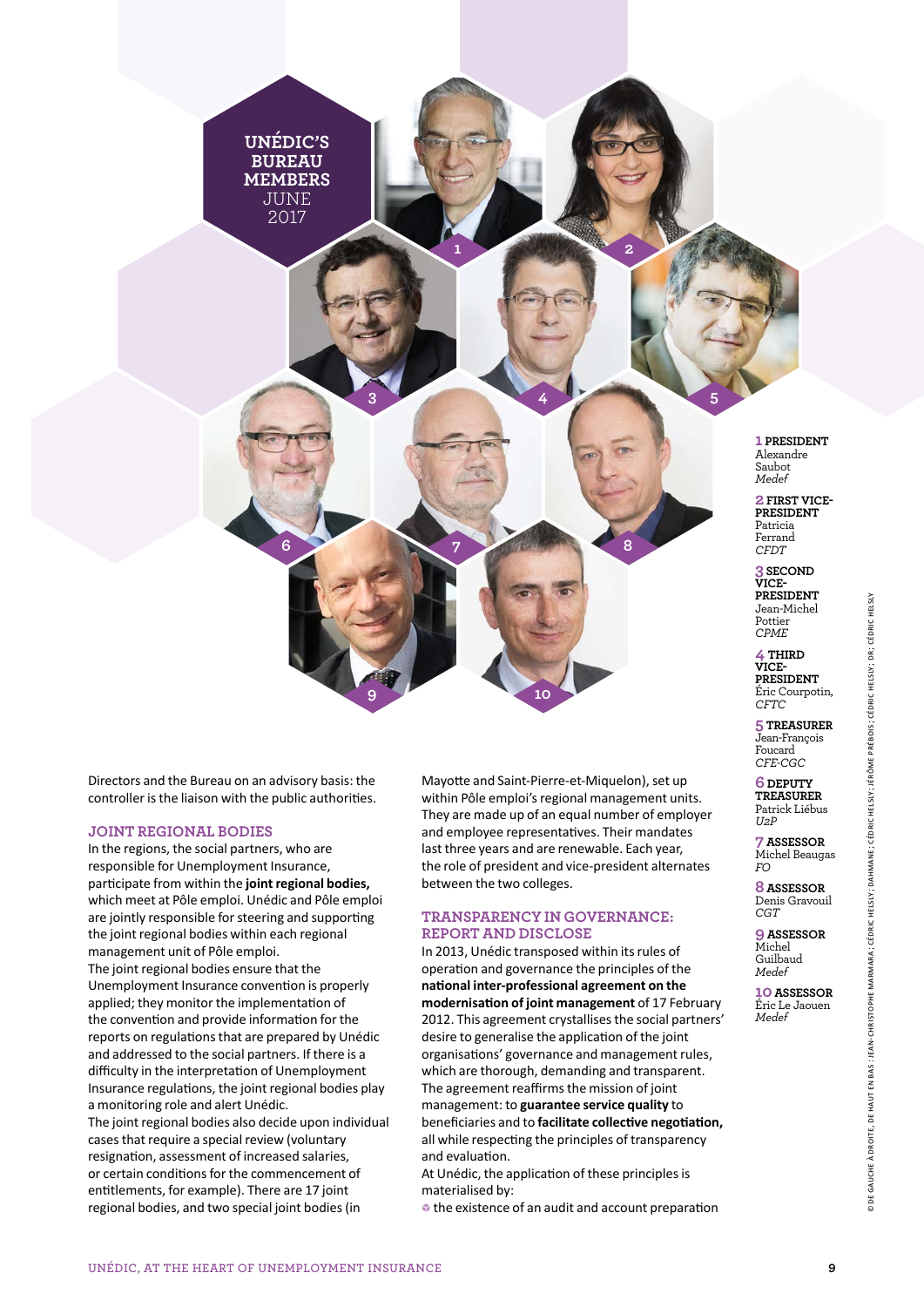# **2. UNÉDIC STEERS UNEMPLOYMENT INSURANCE**

committee, with two qualified professionals from outside Unédic;

the performance of an external audit at the end of each mandate of the Board of Directors to review the conditions in which the social partners' decisions were implemented and the operations of Unédic's bodies;

the existence of a remuneration committee: the certification of the annual accounts by statutory auditors;

technical and legal training for the members of the Board of Directors;

4 publicly available summaries of the decisions of and work performed by the Bureau and the Board of Directors;

 $\bullet$  indicators on quality of compensation and the collection of contributions handled by various organisations on behalf of Unédic;

**Example 2 reports on regulations and the manner they are** applied;

the publication of studies, financial forecasts, reference files upon the commencement of negotiations and annual reports (activity, financial, control and audit).

## **ADVISE THE NEGOTIATORS AND IMPLEMENT THEIR DECISIONS**

Unédic supports the social partners in the steering of Unemployment Insurance regime and seeks to preserve **their independence and their management capacity,** from negotiations up through the implementation of the rules. To create value, Unédic acts in accordance with three principles of action: share information, be neutral and be attentive.

Unédic collects and **shares its information** in order to assure the social partners that their decisions are properly applied - by passing on the operators' results, by reporting on its actions through its publications (annual reports, public summaries of the Bureau and the Board of Directors, negotiation files, etc.).

Unédic remains **neutral and objective** so that it may help the social partners make good decisions. It is determined to examine each issue from every angle and always bases itself on facts and neutral and balanced analyses, with no bias.

Finally, Unédic is **attentive and open to** 

**discussions.** It maintains a constant relationship with jobseekers so that it can take into account their experiences and assess the impacts of the rules. In surveys, it asks jobseekers about the way they experienced various measures. Unédic consults regularly with a group of 2,000 individuals on-line to gather their views and their expectations via discussion threads and surveys.

Sitting at the heart of the public service of employment, Unédic builds a permanent relationship with its environment, notably by establishing research partnerships. Its scientific committee helps it with its evaluation projects. Moreover, Unédic partners with its operators to help the social partners evaluate the feasibility of a measure during negotiations. In this way, Unédic can always take a step further in its analyses and assessments.

"Unédic's profile has changed significantly since 2009. It has become a centre of expertise that is refocused and aims to serve the social partners," explains Isabelle Thiébaurd-Corbé, Director of Human Resources. "Unédic transformed itself so as to play a role as regulator in the network of the players in the Unemployment Insurance system, with a group of competencies commensurate with the missions that the social partners defined after Pôle emploi was created."

In this way, each day, Unédic mobilises approximately 100 employees with complementary expertise and skills (legal, statistics, financial, IT, audit, communications, etc.) to fulfil its missions. These teams, which are organised around **seven departments,** analyse changes in the

# *2016 FIGURES*

## **107**

employees at the end of 2016; about 90 under permanent contracts.

## **81%**

are managers or senior executives.



**64%**  are women. are men. **43 years**

average age (from 24 to 65 years).

# **11 years**

with Unédic, on average.

## About

**64%** of employees have had training during the year.

**2** PhD candidates under Cifre contracts (research training industrial agreements).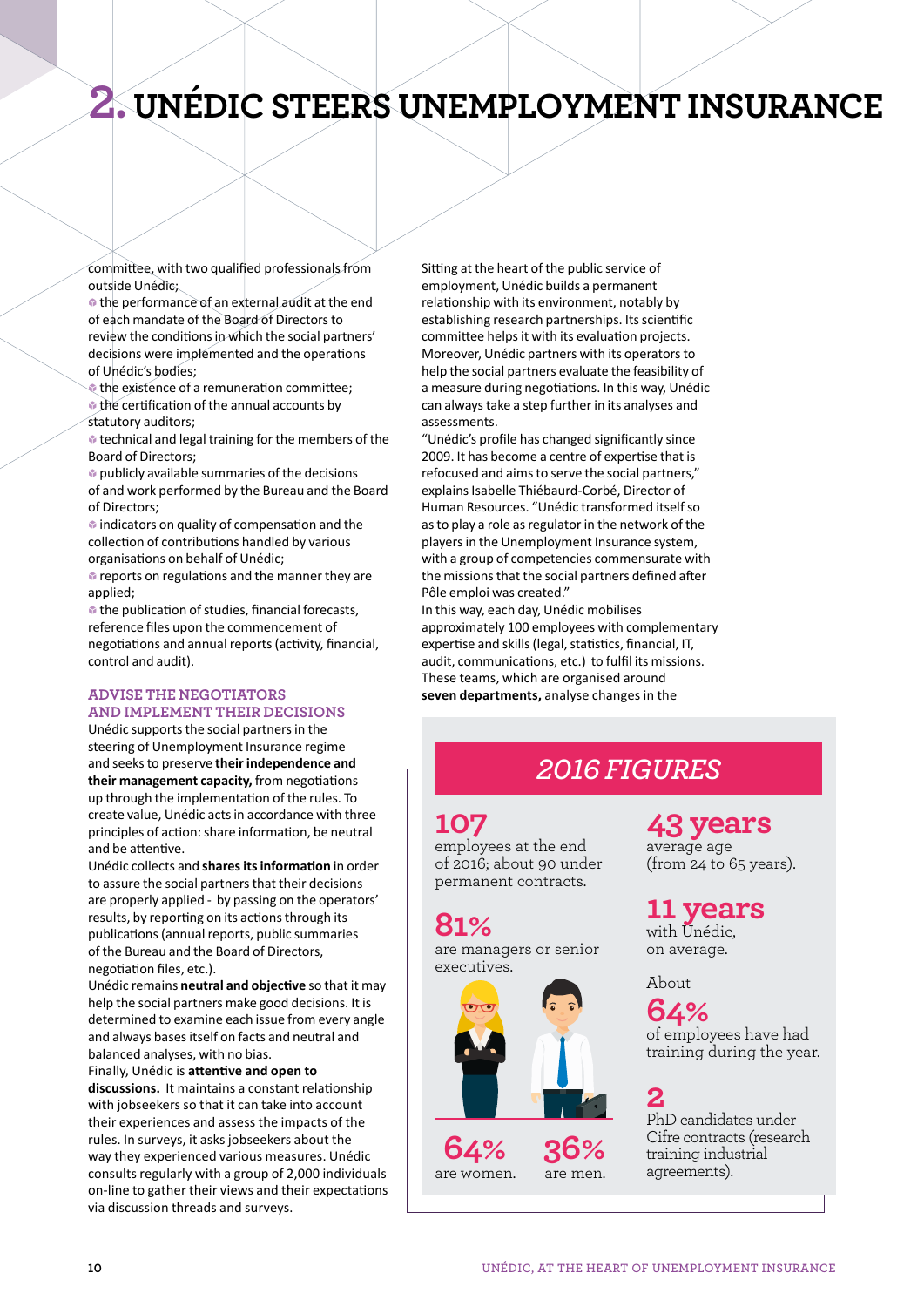job market and foreign compensation systems, foresee necessary regulatory amendments, draft regulations and prepare the application of those rules, monitor the implementation of the rules, anticipate the financial position of the Unemployment Insurance system, manage the accounts and financing of benefits, coordinate the operators and facilitate, along with Pôle emploi, relations with the regional social partners. "With the transfer of the payment of benefits and the collection of contributions to Pôle emploi and the Urssafs, the support and network facilitation functions were no longer necessary", notes Isabelle Thiébaud-Corbé. Unédic therefore had to reinvent certain functions and consolidate strategic know-how so that it could have relevant competencies. "Existing functions evolved so that they could handle the relationship with the regional joint bodies, cooperation with operators and the integration of the rules in their information systems," explains Ms. Thiébaud-Corbé. "The studies and analysis department was fully reconstituted in a tailor-made way. We increased resources for legal, treasury and audit activities."

### **GUARANTEE SERVICE QUALITY AND IMPROVE RESULTS IN PARTNERSHIP WITH OPERATORS**

Since 2009, the law has entrusted various operators with the operational implementation of the Unemployment Insurance system, principally Acoss (Central agency of social security organisations) for the collection of contributions through the Urssafs and the CCMSA (Central agricultural social mutual fund) with respect to the agricultural sector, and also Pôle emploi with respect to compensating jobseekers. In order to ensure the continuity and quality of services provided to jobseekers, employees and companies, Unédic organises relationships with its operators through agreements. Along with the operators, Unédic ensures that the services offered are effective and that the rules are properly applied. In concrete terms, each quarter, Unédic monitors the Unemployment Insurance scorecard through **quality indicators** on compensation and the collection of contributions by Pôle emploi and the Urssafs (processing and payment periods, etc.). **Controls and audits** are regularly performed to verify that the implementation of the measures complies with the social partners' decisions. Unédic pays close attention to the information that is delivered to jobseekers and employers, and seeks to assess jobseekers' satisfaction with compensation and the assistance with which they are provided.

### **PÔLE EMPLOI'S STRATEGIC DIRECTION**

In accordance with the law, Unédic helps finance Pôle emploi, in the amount of 10% of the contributions that were collected two years prior to the year of financing. As one of Pôle emploi's

## A LEAN **MANAGEMENT TEAM**

The mission of Unédic's management team is to implement the Bureau's decisions by relying upon Unédic's departments, which are steered by Vincent Destival, chief executive.

### **UNÉDIC'S SEVEN DEPARTMENTS**

Legal Affairs; Studies and Analyses; Finance and Treasury; Management and Accounting; Information and Communications; Risks and Performance Department; Human Resources & Administrative Services

## *UNÉDIC'S SIX MISSIONS*

**1. ADVISE** and help decision-making by negotiators.

**2. TRANSLATE** negotiators' decisions into legal texts to secure their application.

**3. FINANCIAL MANAGEMENT** of the regime and guarantee the payment of benefits.

**4. EXPLAIN** applicable measures, changes to those measures and how the compensation system works.

**5. STEER** the implementation of the rules with Unemployment Insurance operators, the bodies responsible for collecting contributions and paying benefits. Unédic ensures that the rules are properly applied.

**6. EVALUATE** the measures created by the social partners, so as to inform their deliberations on how the system should evolve.

principal financers, Unédic also defines, along with the State, operators' roadmaps and objectives. A multi-year tripartite agreement (2015 – 2018) sets Pôle emploi's priorities with respect to compensation, providing assistance to jobseekers, offering services to companies, the return to work, etc. Pôle emploi's results are the subject of progress reports that are made public. Unédic's objective:

that the assistance provided promotes a sustained and rapid return to employment.

**GOOD TO KNOW** In 2016, the endowment paid to Pôle emploi was €3.3 billion, i.e. 64% of Pôle emploi's budget.